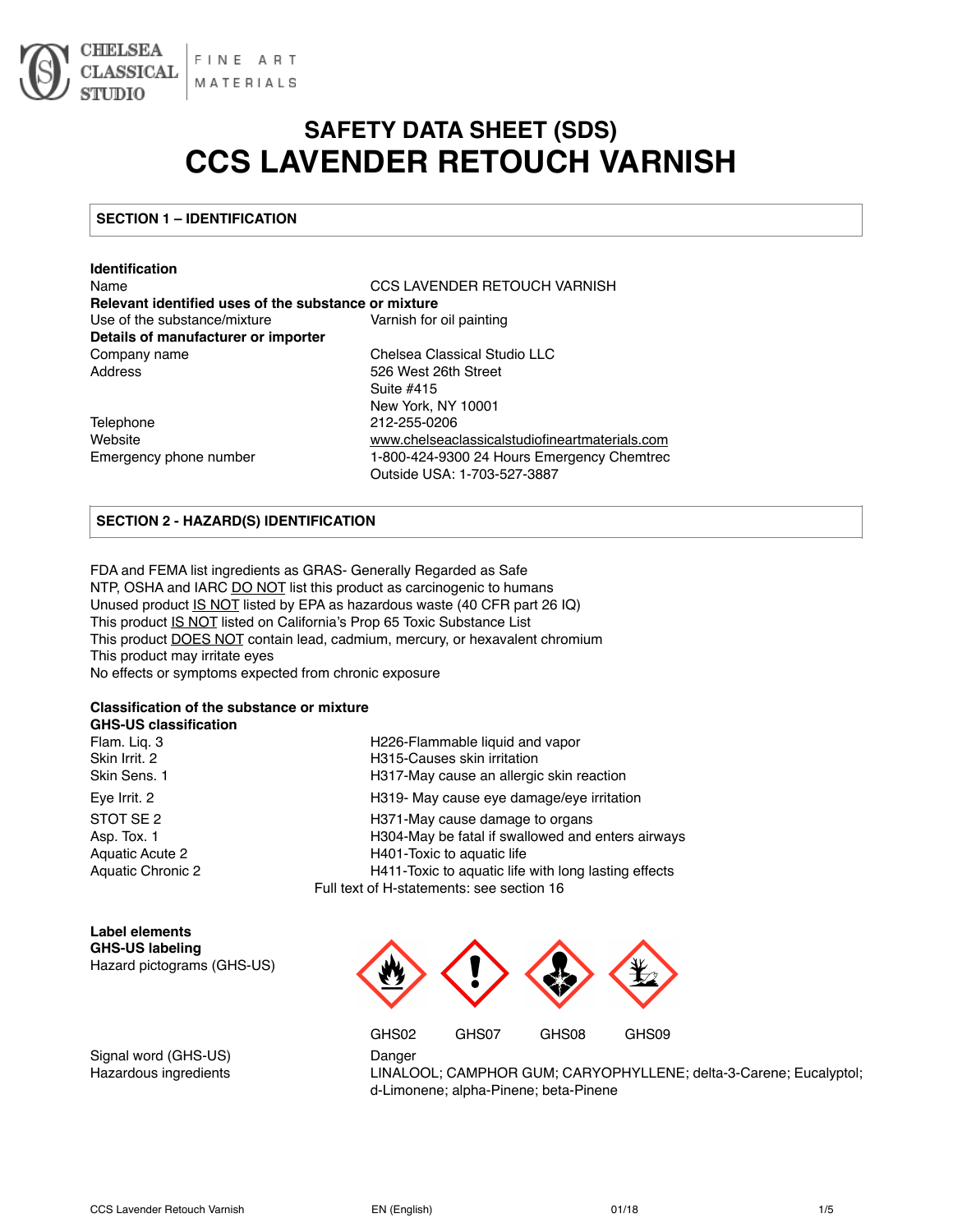#### **Mixture**

| <b>Name</b>                 | <b>Product identifier</b> | %          | <b>GHS-US classification</b>                                                                                       |
|-----------------------------|---------------------------|------------|--------------------------------------------------------------------------------------------------------------------|
| Lavender Spike Oil Essence* | (CAS No) 8016-78-2        | 70-75%     | Flam. Lig. 3, H226<br>Skin. Irrit 2, H315                                                                          |
| Natural Damar Resin         | (CAS No) 9000-16-2        | $25 - 30%$ | Skin Sens. 1B, H317<br>Eye Irrit. 2. H319<br>Asp. Tox. 1, H304<br>Aquatic Acute 2, H401<br>Aquatic Chronic 2, H411 |

\*Lavender Spike Oil Essence's components include: LINALOOL (15-35%); Eucalyptol (5-15%); CAMPHOR GUM (5-15%); alpha-Pinene (1-3%); beta-Pinene (1-3%); d-Limonene (1-3%); TERPINEOL (1-3%); CARYOPHYLLENE (1-3%)

| SECTION 4 - FIRST AID MEASURES |  |
|--------------------------------|--|
|--------------------------------|--|

# **Description of first aid measures**

| First-aid measures, general                                 | Call a physician immediately                                                                               |
|-------------------------------------------------------------|------------------------------------------------------------------------------------------------------------|
| First-aid measures after inhalation                         | Remove person to fresh air and keep comfortable for breathing.                                             |
| First-aid measure after skin contact                        | May cause allergic reaction. If skin irritation occurs: get medical attention.                             |
|                                                             | Remove/Take off immediately all contaminated clothing. Rinse skin with<br>water/shower.                    |
| First-aid measures after eye contact                        | Rinse immediately with plenty of water. Obtain medical attention if pain, blinking<br>or redness persists. |
| First-aid measures after ingestion                          | Do not induce vomiting. Rinse mouth. Call a poison center or a doctor if you<br>feel unwell.               |
| Most important symptoms and effects, both acute and delayed |                                                                                                            |
| Symptoms/injuries after skin contact.                       | Irritation. May cause an allergic skin reaction.                                                           |
| Symptoms/injuries after eye contact.                        | Eye irritation.                                                                                            |

Indication of any immediate medical attention and special treatment needed Treat symptomatically.

# **SECTION 5 - FIREFIGHTING MEASURES**

| <b>Extinguishing media</b>                                                       |                                                                                                              |
|----------------------------------------------------------------------------------|--------------------------------------------------------------------------------------------------------------|
| Suitable extinguishing media                                                     | Foam. Dry powder. Carbon dioxide. Water spray.                                                               |
| Special hazards arising from the substance or mixture                            |                                                                                                              |
| Fire hazard                                                                      | Flammable liquid and vapor.                                                                                  |
| Hazardous decomposition products in case Toxic fumes may be released.<br>of fire |                                                                                                              |
| <b>Advice for firefighters</b>                                                   |                                                                                                              |
| Protection during firefighting                                                   | Do not attempt to take action without suitable protective equipment. Self-<br>contained breathing apparatus. |

# **SECTION 6 - ACCIDENTAL RELEASE MEASURES**

|                                  | Personal precautions, protective equipment and emergency procedures                                                                                                                 |
|----------------------------------|-------------------------------------------------------------------------------------------------------------------------------------------------------------------------------------|
| General measures                 | Remove ignition sources. Ventilate spillage area. No open flames. No smoking.                                                                                                       |
|                                  | Avoid contact with skin and eyes.                                                                                                                                                   |
| <b>Environmental precautions</b> | Avoid release to the environment.                                                                                                                                                   |
| Methods for cleaning up          | Take up liquid spill into absorbent material, e.g. sand, earth, vermiculite. This<br>material and its container must be disposed of in a safe way, and as per local<br>legislation. |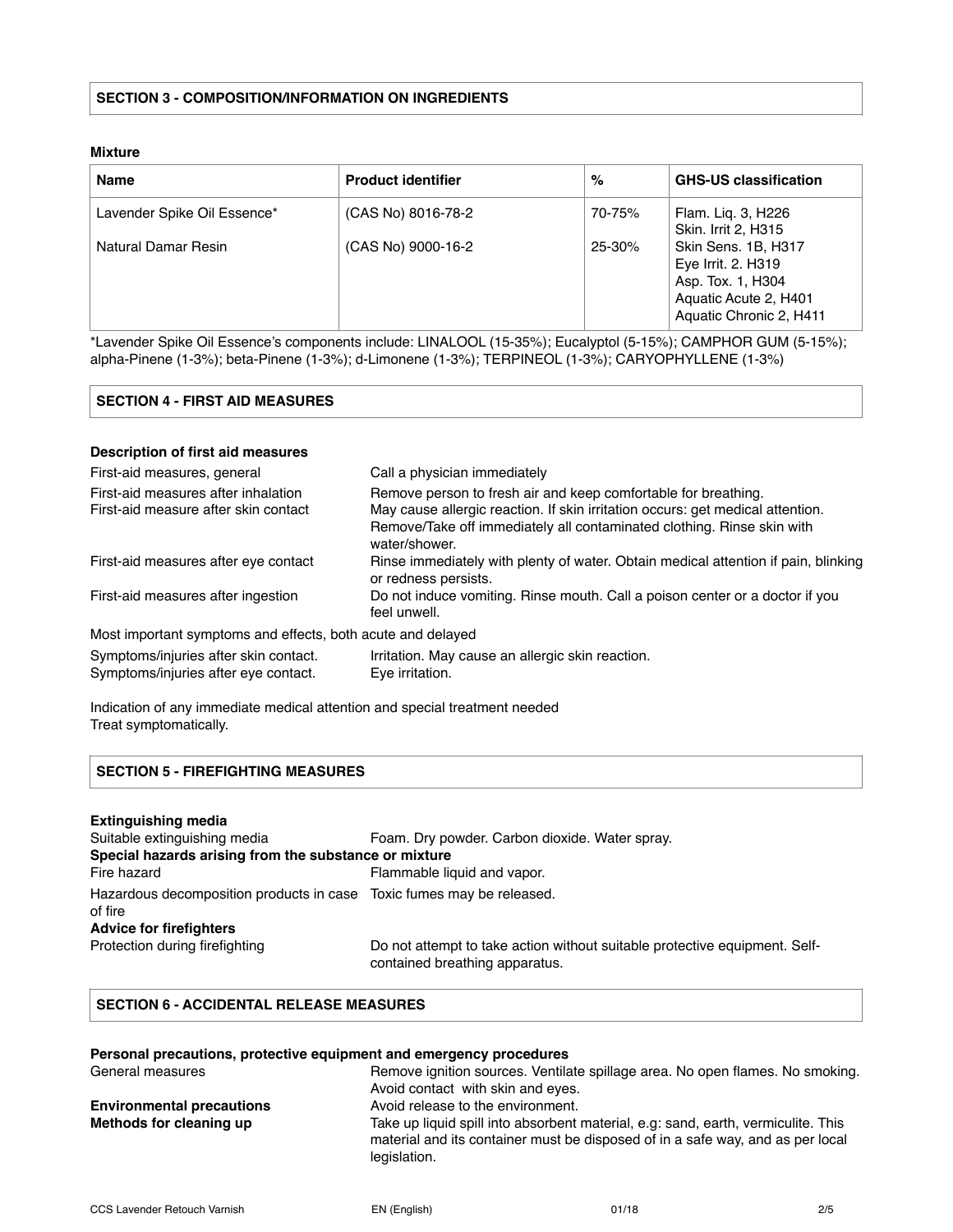#### **Precautions for safe handling**

Precautions for safe handling Keep away from sources of ignition – No smoking. Wash hands and other exposed areas with mild soap and water before eating, drinking or smoking. Provide good ventilation. Take precautionary measures against static discharge.

# **Conditions for safe storage, including any incompatibilities**

| Technical measures | Ground/bond container and receiving equipment. |
|--------------------|------------------------------------------------|
| Storage conditions | Store away from heat. Ventilated area.         |

#### **SECTION 8 - EXPOSURE CONTROLS/PERSONAL PROTECTION**

#### **Exposure controls**

Respiratory Protection **Not normally required.** In case of insufficient ventilation, wear suitable. respiratory equipment. Ventilation Local exhauster ventilation recommended. Eye Protection Safety goggles/glasses suggested. Skin Protection **Protective gloves suggested. Other information** Do no eat, drink or smoke during use, keep away from eyes, do not ingest, KEEP OUT OF REACH OF CHILDREN.

## **SECTION 9 - PHYSICAL AND CHEMICAL PROPERTIES**

#### **Information on basic physical and chemical properties**

| Physical state<br>Appearance<br>Color<br>Odor<br>Flash point | Liquid<br>Liquid<br>Colorless to light yellow<br>Characteristic odor<br>57°C<br>134.6°F |
|--------------------------------------------------------------|-----------------------------------------------------------------------------------------|
| рH<br>pH solution                                            | No data available<br>No data available                                                  |
| Relative evaporation rate (butylacetate=1)                   | No data available                                                                       |
| Melting point                                                | Not applicable                                                                          |
| Freezing point                                               | No data available                                                                       |
| Flammability (solid, gas)                                    | No data available                                                                       |
| Explosive limits                                             | No data available                                                                       |
| <b>Explosive properties</b>                                  | No data available                                                                       |
| Oxidizing properties                                         | No data available                                                                       |
| Vapor pressure                                               | No data available                                                                       |
| Relative density                                             | 0.882                                                                                   |
| Density                                                      | $0.88 - 0.93$ g/cm3 (20 $^{\circ}$ C)                                                   |
| Molecular mass                                               | No data available                                                                       |
| Solubility                                                   | Insoluble in water                                                                      |
| Auto-ignition temperature                                    | >200°C (90°F)                                                                           |
| Decomposition temperature                                    | No data available                                                                       |
| Viscosity                                                    | < 20.5 mm2/s                                                                            |

#### **SECTION 10 - STABILITY AND REACTIVITY**

Reactivity **Flammable liquid and vapor.** Chemical stability Stable under normal conditions. Possibility of hazardous reactions No dangerous reaction known under normal usage. Conditions to avoid Extremely high or low temperatures. Open flame. Overheating. Heat. Sparks. Hazardous decomposition products No hazardous decomposition products if stored and handled as indicated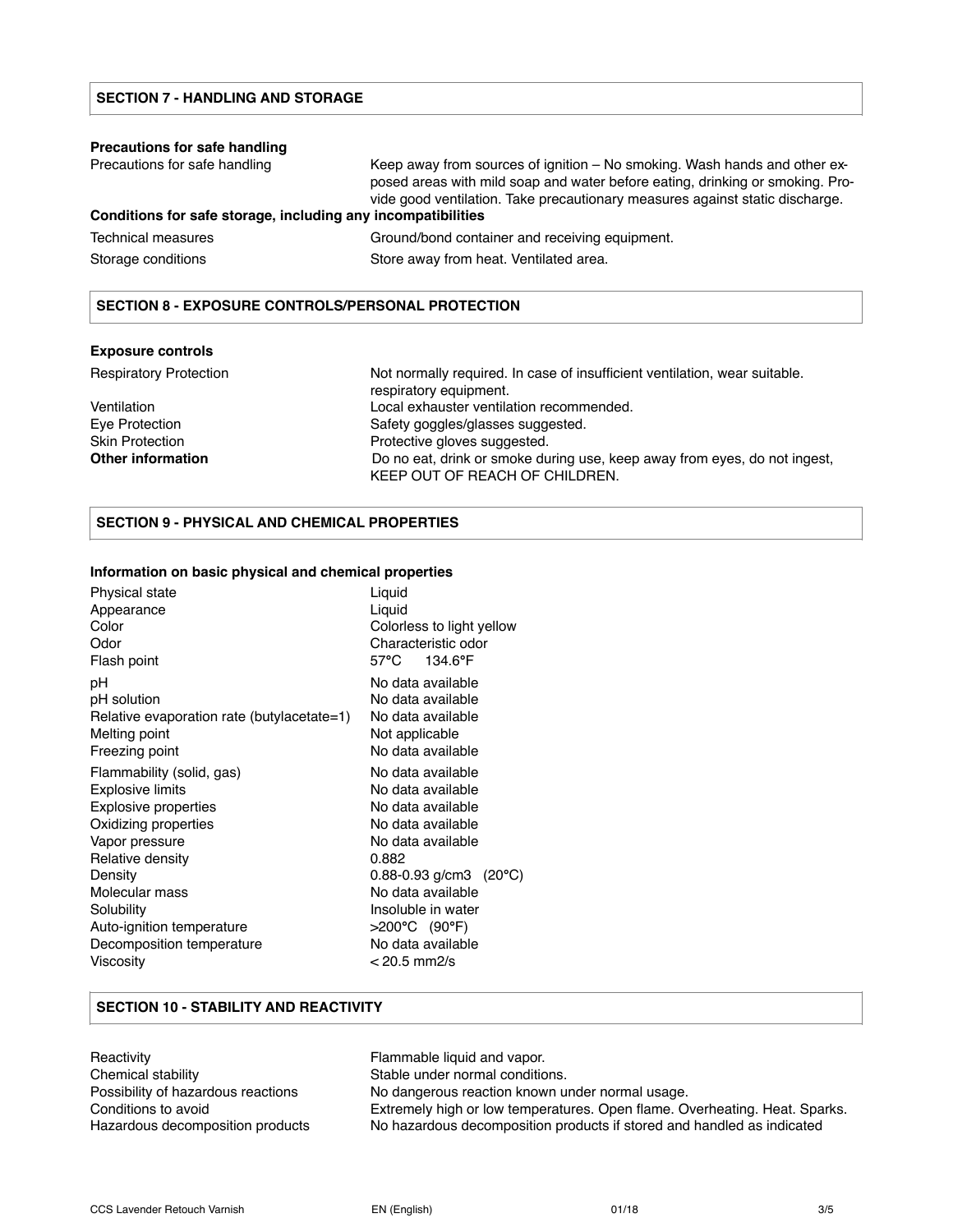#### **SECTION 11 - TOXICOLOGICAL INFORMATION**

#### **Information on toxicological effects**

| Carcinogenicity       | NOT classified as carcinogenic by NTP, IARC or OSHA.                            |
|-----------------------|---------------------------------------------------------------------------------|
| Inhalation            | No adverse effects due to inhalation are expected.                              |
| Skin contact          | Can cause skin irritation and/or allergic reaction.                             |
| Eye contact           | Direct contact with eyes may cause temporary irritation.                        |
| Ingestion             | May be harmful if swallowed. Risk of lung oedema.                               |
| Aspiration            | May be very harmful if swallowed and enters airways.                            |
| Acute toxicity        | May be fatal if swallowed and enters airways. May cause allergic skin reaction. |
| Reproductive toxicity | No data available                                                               |
| Summated LD50         | 7572.1mg/kg.                                                                    |

#### **SECTION 12 - ECOLOGICAL INFORMATION**

#### **Toxicity**

Ecology- general Toxic to aquatic life.

Ecology- water Toxic to aquatic life.

## **SECTION 13 - DISPOSAL CONSIDERATIONS**

#### **Waste treatment methods**

| RCRA Hazard class (40 CFR 261) | This product is not classified as hazardous waste                              |
|--------------------------------|--------------------------------------------------------------------------------|
| Waste disposal recommendations | Dispose in a safe manner in accordance with local/national regulations. Do not |
|                                | discharge into surface water.                                                  |
| Additional information         | Handle empty containers with care because residual vapors are flammable.       |

#### **SECTION 14 - TRANSPORT INFORMATION**

**Transport by sea** 

UN-No. (IMDG) 1993 Proper Shipping Name (IMDG) Flammable Liquid Class (IMDG) 3-Flammable liquids Packing group (IMDG) **III-substances presenting low danger** Environmental hazard (marine pollutant) Yes **Air transport**  UN-No. (IATA) 1993 Proper Shipping Name (IATA) Flammable Liquid Class (IATA) 3-Flammable Liquids Packing group (IATA) **III- Minor Danger** Environmental hazards No **ADN** UN-No. (IMDG) 1993 Proper Shipping Name (IMDG) Flammable Liquid Class (IMDG) 3-Flammable liquids Packing group (IMDG) **III-substances presenting low danger** Environmental hazard **Yes ADR** UN-No. (IMDG) 1993 Proper Shipping Name (IMDG) Flammable Liquid Class (IMDG) 3-Flammable liquids Packing group (IMDG) **III-substances presenting low danger** Environmental hazard **Yes RID**

**Department of Transportation (DOT)** In accordance with DOT (49 CFR 172.101) NOT classified as hazardous materials or dangerous goods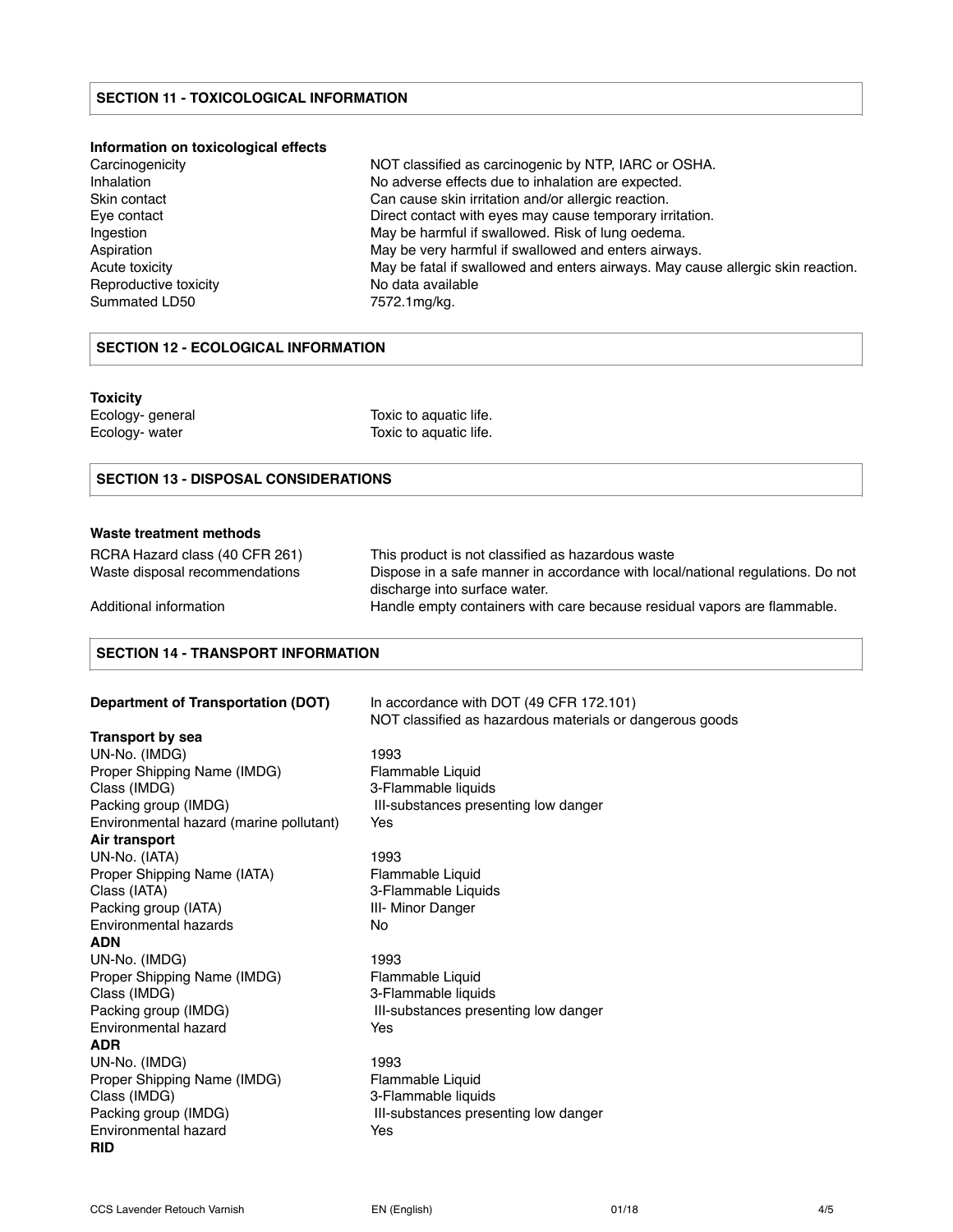UN-No. (IMDG)<br>Proper Shipping Name (IMDG) Flammable Liquid Proper Shipping Name (IMDG)<br>Class (IMDG) Environmental hazard **Yes** 

3-Flammable liquids Packing group (IMDG) **III-substances presenting low danger** 

# **SECTION 15 - REGULATORY INFORMATION**

| United States TSCA (Toxic Substance Control Act) Inventory   |                                                     |
|--------------------------------------------------------------|-----------------------------------------------------|
|                                                              | Not Listed                                          |
| CERCLA Hazardous Substance List (303, 304, 313))             |                                                     |
|                                                              | Not listed. No adverse environmental effects known. |
| US OSHA Specifically Requlated Substances (29 CFR 1910.1200) |                                                     |
|                                                              | Eve irritant                                        |
| <b>RCRA Status</b>                                           | No components considered hazardous waste            |
| <b>California Proposition 65</b>                             | Contains no chemicals known as carcinogenic         |

# **SECTION 16 - OTHER INFORMATION**

#### Full text of R-,H- and EUH-statements:

| Acute Tox.4 (inhalation: dust, mist) | Acute toxicity (inhalation; dust, mist) Category 4                |
|--------------------------------------|-------------------------------------------------------------------|
| Acute Tox. 4 (oral)                  | Acute toxicity (oral), Category 4)                                |
| Aquatic Acute 1                      | Hazardous to the aquatic environment -Acute Hazard, Category 1    |
| Aquatic Chronic 1                    | Hazardous to the aquatic environment - Chronic Hazard, Category 1 |
| Aquatic Chronic 2                    | Hazardous to the aquatic environment - Chronic Hazard, Category 2 |
| Asp. Tox. 1                          | Aspiration hazard, Category 1                                     |
| Eye Irrit. 2                         | Serious eye damage/eye irritation, Category 2                     |
| Flam. Liq. 3                         | Flammable liquids, Category 3                                     |
| Flam. Sol. 2                         | Flammable solids, Category 2                                      |
| Skin Irrit. 2                        | Skin corrosion/irritation, Category 2                             |
| Skin Sens. 1                         | Sensitization - Skin, Category 1                                  |
| Skin Sens. 1B                        | Sensitization - Skin, Category 1B                                 |
| STOT SE <sub>2</sub>                 | Specific target organ toxicity - Single exposure, Category 2      |
| H <sub>226</sub>                     | Flammable liquid and vapour                                       |
| H <sub>228</sub>                     | Flammable solid                                                   |
| H302                                 | Harmful if swallowed                                              |
| H304                                 | May be fatal if swallowed and enters airways                      |
| H315                                 | Causes skin irritation                                            |
| H317                                 | May cause an allergic skin reaction                               |
| H319                                 | Causes serious eye irritation                                     |
| H400                                 | Very Toxic to aquatic life                                        |